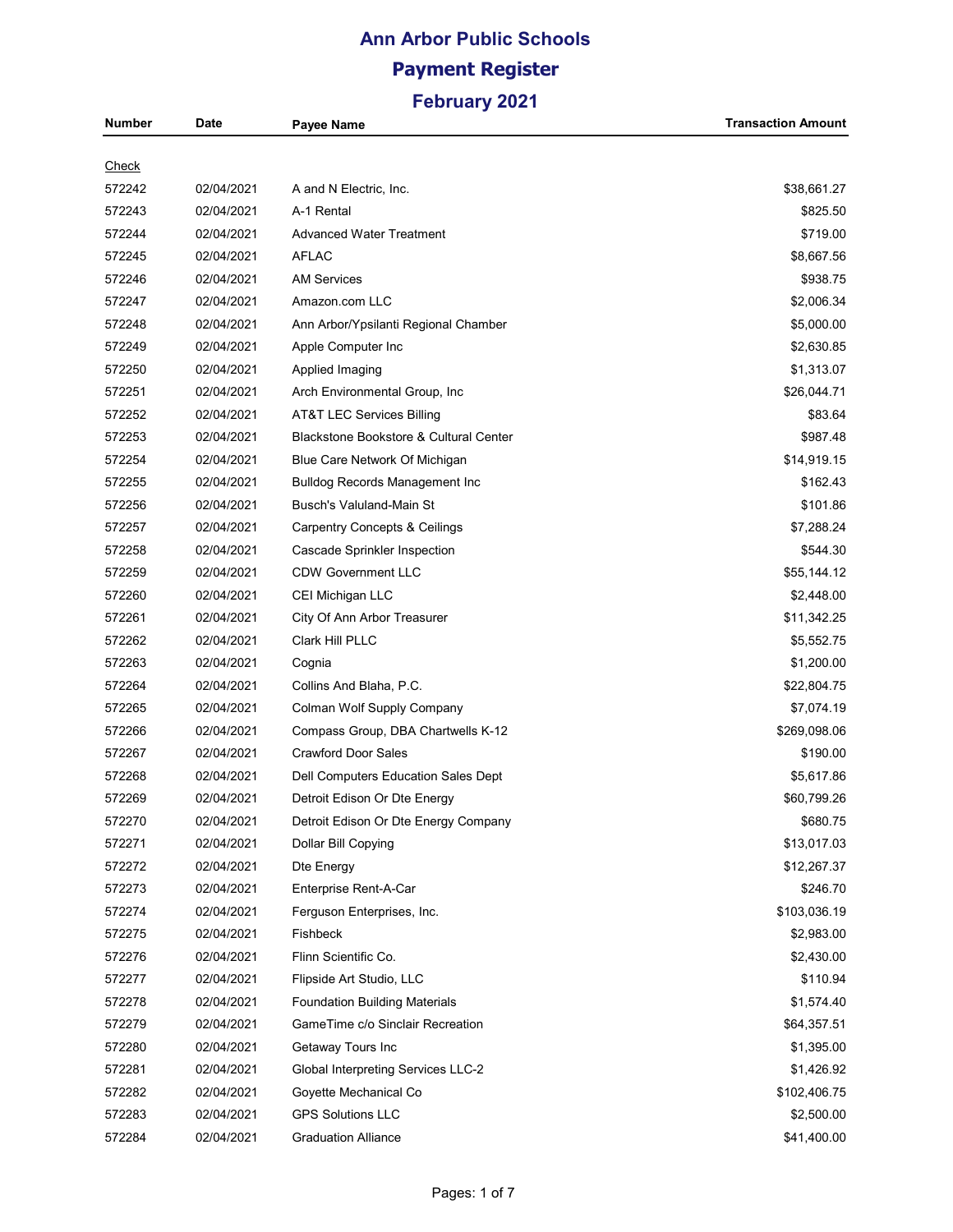## **Ann Arbor Public Schools Payment Register February 2021**

| 572285 | 02/04/2021 | Grainger                                         | \$2,302.03   |
|--------|------------|--------------------------------------------------|--------------|
| 572286 | 02/04/2021 | H.V. Burton Company                              | \$6,176.00   |
| 572287 | 02/04/2021 | Huron Valley Electric                            | \$7,609.00   |
| 572288 | 02/04/2021 | IDN- Hardware Sales Inc.                         | \$340.00     |
| 572289 | 02/04/2021 | Illuminate Education Inc.                        | \$3,395.07   |
| 572290 | 02/04/2021 | Iron Mountain                                    | \$697.63     |
| 572291 | 02/04/2021 | J W Pepper & Sons, Inc.                          | \$308.99     |
| 572292 | 02/04/2021 | J.C. Ehrlich Pest Control                        | \$2,458.00   |
| 572293 | 02/04/2021 | Johnson Controls Inc                             | \$12,080.53  |
| 572294 | 02/04/2021 | Johnstone Supply Detroit Group                   | \$3,238.08   |
| 572295 | 02/04/2021 | Jostens, Inc.                                    | \$209.72     |
| 572296 | 02/04/2021 | Kone Incorporated                                | \$767.18     |
| 572297 | 02/04/2021 | Lynn Peavey Company                              | \$167.50     |
| 572298 | 02/04/2021 | <b>Madison Electric</b>                          | \$1,362.41   |
| 572299 | 02/04/2021 | Mcgraw-Hill School Education                     | \$5,992.00   |
| 572300 | 02/04/2021 | Mcnaughton-Mckay Electric                        | \$77.22      |
| 572301 | 02/04/2021 | Mea Financial Services Inc. Group Term Life      | \$3,940.77   |
| 572302 | 02/04/2021 | Messa (370)                                      | \$620,674.17 |
| 572303 | 02/04/2021 | Metro Waste Service                              | \$680.00     |
| 572304 | 02/04/2021 | MI Assoc Of Admins Of Spec Ed MAASE              | \$70.00      |
| 572305 | 02/04/2021 | Michigan Air Products                            | \$1,464.00   |
| 572306 | 02/04/2021 | Michigan Interpreting Services, Inc.             | \$7,296.00   |
| 572307 | 02/04/2021 | Michigan Interscholastic Forensic Association    | \$32.00      |
| 572308 | 02/04/2021 | Michigan Power Rodding, Inc.                     | \$156.00     |
| 572309 | 02/04/2021 | Michigan School Business Officials/MSBO          | \$170.00     |
| 572310 | 02/04/2021 | Midwestern Consulting Inc-Mci                    | \$49,086.23  |
| 572311 | 02/04/2021 | Morneau Shepell Limited                          | \$5,714.55   |
| 572312 | 02/04/2021 | Morneau Shepell Limited                          | \$1,944.00   |
| 572313 | 02/04/2021 | <b>Musical Resources</b>                         | \$101.14     |
| 572314 | 02/04/2021 | National Express Durham Holding Corp/DBA Trinity | \$514,119.00 |
| 572315 | 02/04/2021 | NUCO <sub>2</sub> Inc                            | \$552.88     |
| 572316 | 02/04/2021 | Office Depot                                     | \$1,681.60   |
| 572317 | 02/04/2021 | Pediatric Therapy Associates                     | \$43,790.00  |
| 572318 | 02/04/2021 | <b>Pitney Bowes</b>                              | \$452.79     |
| 572319 | 02/04/2021 | Plante & Moran, PLLC                             | \$32,400.00  |
| 572320 | 02/04/2021 | PowerSchool Group, LIC                           | \$600.00     |
| 572321 | 02/04/2021 | Precision Data Products, Inc.                    | \$1,985.20   |
| 572322 | 02/04/2021 | PTC Inc.                                         | \$3,000.00   |
| 572323 | 02/04/2021 | Purvis & Foster                                  | \$3,334.00   |
| 572324 | 02/04/2021 | QBS, INC.                                        | \$1,425.00   |
| 572325 | 02/04/2021 | Quadient Finance USA, Inc.                       | \$39.00      |
| 572326 | 02/04/2021 | Quadient Finance USA, Inc.                       | \$474.42     |
| 572327 | 02/04/2021 | Quill Corporation                                | \$340.67     |
| 572328 | 02/04/2021 | Robert's Floors Company                          | \$37,700.00  |
| 572329 | 02/04/2021 | Rosetta Stone Ltd                                | \$10,350.00  |
| 572330 | 02/04/2021 | Rovin Ceramics                                   | \$190.00     |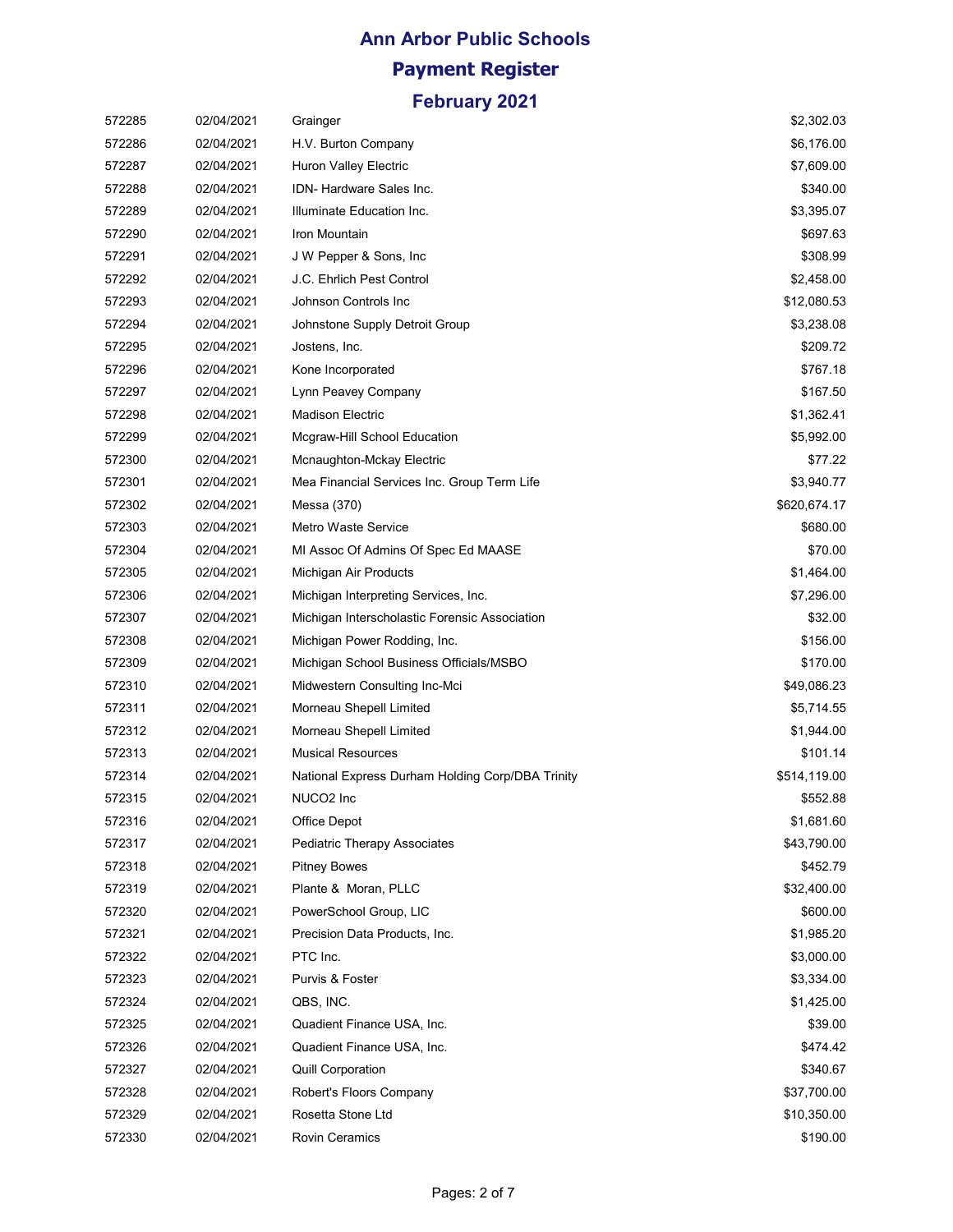# **Ann Arbor Public Schools Payment Register**

| 572331 | 02/04/2021 | Safety Systems, Inc.                   | \$22,792.70  |
|--------|------------|----------------------------------------|--------------|
| 572332 | 02/04/2021 | Sani-Vac Service, Inc.                 | \$46,250.00  |
| 572333 | 02/04/2021 | Sentinel Technologies Inc              | \$10,631.00  |
| 572334 | 02/04/2021 | Set-Seg (Opt & Gtl)                    | \$1,169.14   |
| 572335 | 02/04/2021 | Signs By Tomorrow                      | \$460.00     |
| 572336 | 02/04/2021 | Slifco Electric, LLC                   | \$630,325.78 |
| 572337 | 02/04/2021 | Solarwinds, Inc. Solarwinds Worldwide  | \$2,507.52   |
| 572338 | 02/04/2021 | Soliant Health                         | \$13,480.00  |
| 572339 | 02/04/2021 | Stantec Architecture Inc.              | \$6,778.75   |
| 572340 | 02/04/2021 | State Of Michigan Environmental Qualit | \$500.00     |
| 572341 | 02/04/2021 | Stericycle                             | \$460.62     |
| 572342 | 02/04/2021 | Stone & Dirt                           | \$700.00     |
| 572343 | 02/04/2021 | Strivven Media LLC                     | \$10,000.00  |
| 572344 | 02/04/2021 | <b>Superior Text</b>                   | \$2,558.46   |
| 572345 | 02/04/2021 | <b>Talx Corporation</b>                | \$108.60     |
| 572346 | 02/04/2021 | <b>Tank Testing Services Inc</b>       | \$486.00     |
| 572347 | 02/04/2021 | The Arbiter                            | \$1,781.50   |
| 572348 | 02/04/2021 | The Center for AAC and Autism          | \$158.00     |
| 572349 | 02/04/2021 | The Heaney Group                       | \$663.00     |
| 572350 | 02/04/2021 | The Sherwin-Williams Company           | \$1,031.62   |
| 572351 | 02/04/2021 | The Sherwin-Williams Company           | \$1,077.50   |
| 572352 | 02/04/2021 | <b>Therapy Travelers</b>               | \$1,920.00   |
| 572353 | 02/04/2021 | Tobii Dynavox LLC                      | \$3,837.75   |
| 572354 | 02/04/2021 | Tredroc Tire Services, LLC             | \$2,688.04   |
| 572355 | 02/04/2021 | Tyler Technologies, Inc.               | \$13,630.00  |
| 572356 | 02/04/2021 | University Translator Services         | \$1,980.00   |
| 572357 | 02/04/2021 | Van Andel Education Institute          | \$125.00     |
| 572358 | 02/04/2021 | Video And Internet Stuff, Llc          | \$3,938.50   |
| 572359 | 02/04/2021 | Virginia Tech                          | \$21.19      |
| 572360 | 02/04/2021 | W W Williams Midwest Inc.              | \$700.00     |
| 572361 | 02/04/2021 | W.J. O'Neil Company                    | \$8,009.31   |
| 572362 | 02/04/2021 | Washtenaw Intermediate School District | \$9,953.42   |
| 572363 | 02/04/2021 | Wolverine Supply Inc                   | \$7,850.49   |
| 572364 | 02/04/2021 | Yeo & Yeo Computer Consulting, LLC     | \$10,000.00  |
| 572365 | 02/04/2021 | Young Supply Co                        | \$4,604.80   |
| 572366 | 02/04/2021 | Kapnick Insurance Group                | \$29,050.80  |
| 572367 | 02/04/2021 | Paradigm Equities Inc                  | \$3,811.88   |
| 572368 | 02/04/2021 | Chan-Groening, Carol                   | \$7.50       |
| 572369 | 02/04/2021 | Chan-Groening, Carol                   | \$20.00      |
| 572370 | 02/04/2021 | Ishida, Masato                         | \$176.00     |
| 572371 | 02/04/2021 | Li, Hongxiu                            | \$259.95     |
| 572372 | 02/04/2021 | Li, Hongxiu                            | \$95.00      |
| 572373 | 02/11/2021 | Asset Acceptance LLC                   | \$211.62     |
| 572374 | 02/11/2021 | Berndt & Associates, P.C.              | \$121.61     |
| 572375 | 02/11/2021 | Better Day Loan                        | \$68.93      |
| 572376 | 02/11/2021 | Michigan Education Association (MEA)   | \$888.48     |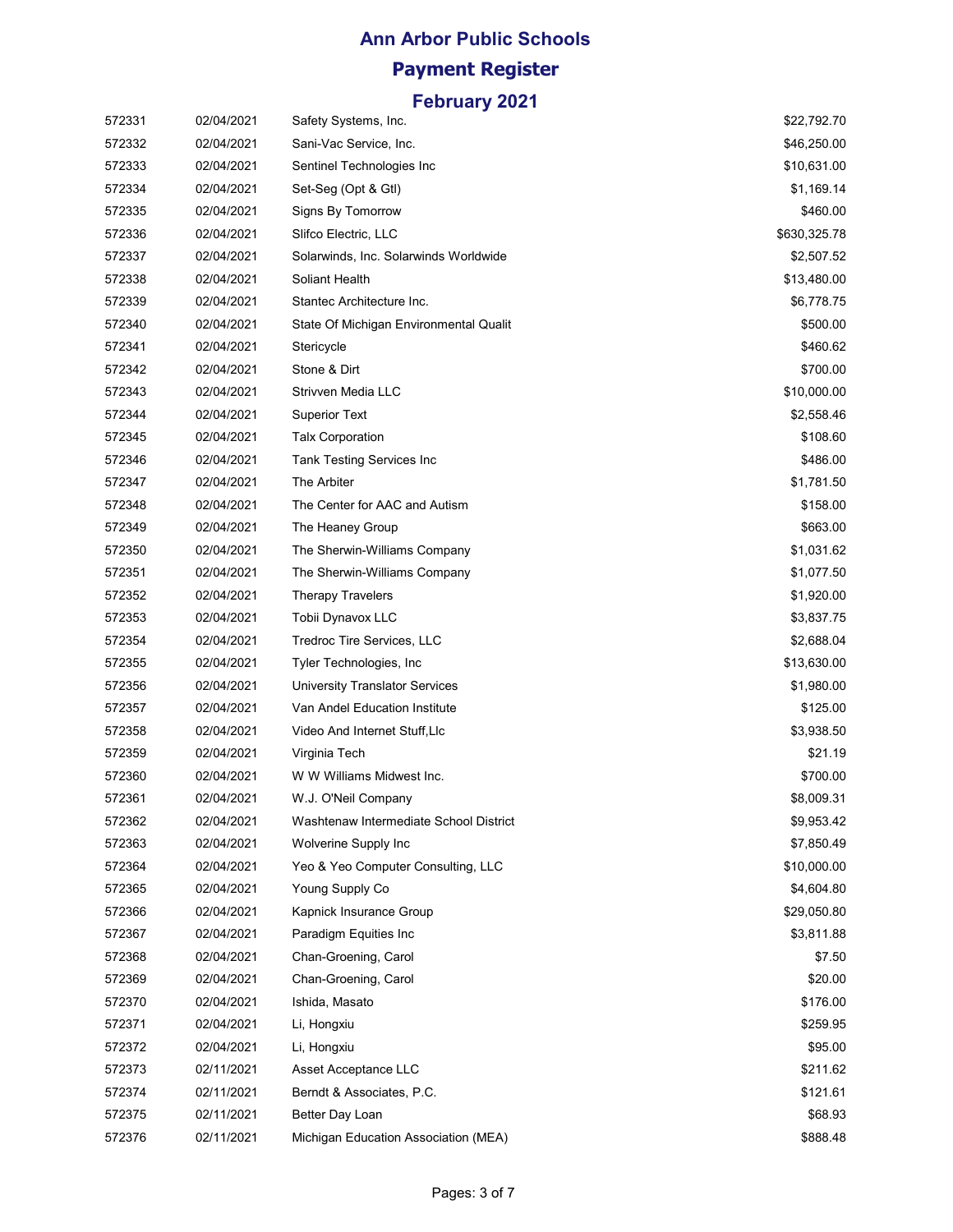# **Ann Arbor Public Schools**

### **Payment Register**

| 572377 | 02/11/2021 | Michigan Education Association (MEA)               | \$1,417.56   |
|--------|------------|----------------------------------------------------|--------------|
| 572378 | 02/11/2021 | Michigan Guaranty Agency                           | \$84.45      |
| 572379 | 02/11/2021 | Oklahoma Centralized Support Registry- FOC 711     | \$311.90     |
| 572380 | 02/11/2021 | University Of Michigan Credit Union                | \$50.00      |
| 572381 | 02/11/2021 | Chapter 13 Trustee                                 | \$483.85     |
| 572382 | 02/11/2021 | Michigan Guaranty Agency                           | \$207.80     |
| 572383 | 02/11/2021 | Michigan State Disbursement Unit                   | \$3,950.40   |
| 572384 | 02/11/2021 | Office Of The Chapter 13 Trustee                   | \$516.59     |
| 572385 | 02/18/2021 | A and N Electric, Inc.                             | \$21,694.00  |
| 572386 | 02/18/2021 | ABM Industry Groups, LLC                           | \$507,514.41 |
| 572387 | 02/18/2021 | Allied Incorporated                                | \$2,900.07   |
| 572388 | 02/18/2021 | Amazon.com LLC                                     | \$85.52      |
| 572389 | 02/18/2021 | Applied Imaging                                    | \$3,338.32   |
| 572390 | 02/18/2021 | Arch Environmental Group, Inc.                     | \$2,966.07   |
| 572391 | 02/18/2021 | Arthur J Gallagher & Co                            | \$2,530.00   |
| 572392 | 02/18/2021 | Aventric Technologies                              | \$119.00     |
| 572393 | 02/18/2021 | Balance Point Fitness / PKSA Ann Arbor, LLC        | \$1,400.00   |
| 572394 | 02/18/2021 | <b>Baruzzini Aquatics</b>                          | \$5,800.00   |
| 572395 | 02/18/2021 | Benz Microscope Optics Center                      | \$1,400.00   |
| 572396 | 02/18/2021 | <b>Birch Run Area Schools</b>                      | \$35.00      |
| 572397 | 02/18/2021 | Blick Art Materials LLC                            | \$2,338.09   |
| 572398 | 02/18/2021 | Boilers, Controls & Equipment, Inc.                | \$82.44      |
| 572399 | 02/18/2021 | <b>Bulldog Records Management Inc</b>              | \$16.90      |
| 572400 | 02/18/2021 | Busch's Valuland-Main St                           | \$93.15      |
| 572401 | 02/18/2021 | Carl Gunderson Holistic Fitness & Wellness, LLC    | \$3,256.78   |
| 572402 | 02/18/2021 | <b>Carpentry Concepts &amp; Ceilings</b>           | \$4,146.00   |
| 572403 | 02/18/2021 | Chelsea Cendrowski Holistic Healing & Wellness LLC | \$1,194.50   |
| 572404 | 02/18/2021 | Chelsea Private Yoga LLC                           | \$1,400.00   |
| 572405 | 02/18/2021 | Cintas                                             | \$990.16     |
| 572406 | 02/18/2021 | Cognia                                             | \$1,200.00   |
| 572407 | 02/18/2021 | Colman Wolf Supply Company                         | \$12,328.52  |
| 572408 | 02/18/2021 | Compass Group, DBA Chartwells K-12                 | \$274,797.64 |
| 572409 | 02/18/2021 | CrisisGo, Inc.                                     | \$27,560.00  |
| 572410 | 02/18/2021 | Davis Vision                                       | \$3,225.17   |
| 572411 | 02/18/2021 | Delcom Group LP                                    | \$1,049.00   |
| 572412 | 02/18/2021 | Depcon, Inc.                                       | \$6,425.00   |
| 572413 | 02/18/2021 | Detroit Edison Or Dte Energy                       | \$75,059.40  |
| 572414 | 02/18/2021 | Detroit Salt Company Llc                           | \$5,237.76   |
| 572415 | 02/18/2021 | Dihydro Services Inc                               | \$212.00     |
| 572416 | 02/18/2021 | Dollar Bill Copying                                | \$54.72      |
| 572417 | 02/18/2021 | Dte Energy                                         | \$19,422.22  |
| 572418 | 02/18/2021 | DuPree, Krystle                                    | \$130.00     |
| 572419 | 02/18/2021 | Enterprise Rent-A-Car                              | \$266.70     |
| 572420 | 02/18/2021 | Environmental Consulting & Tech. Inc-ECT           | \$925.00     |
| 572421 | 02/18/2021 | Ferguson Enterprises, Inc.                         | \$306,820.92 |
| 572422 | 02/18/2021 | Fiber Link Inc.                                    | \$2,155.50   |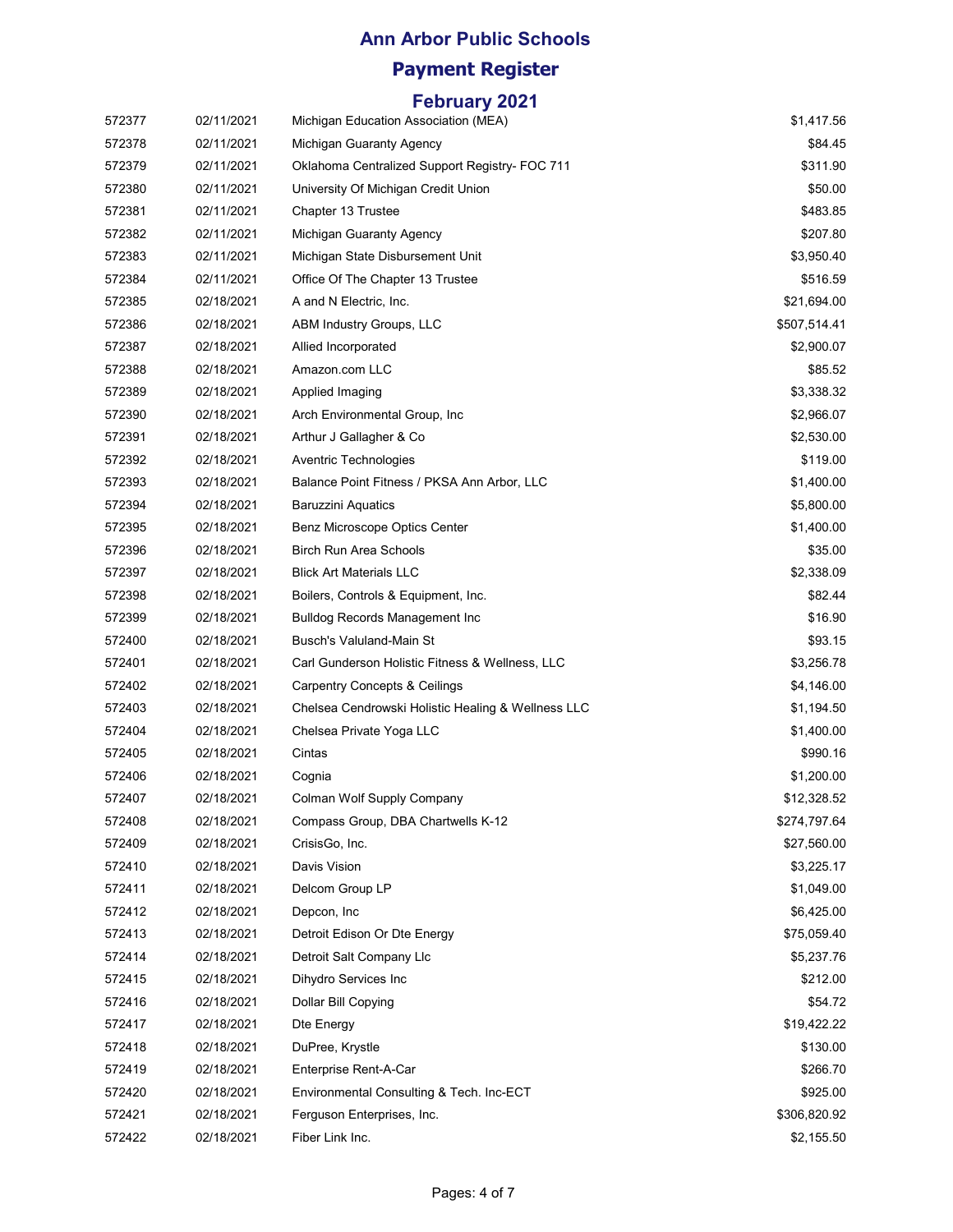#### **Ann Arbor Public Schools**

### **Payment Register**

| 572423 | 02/18/2021 | GameTime c/o Sinclair Recreation                 | \$11,487.20  |
|--------|------------|--------------------------------------------------|--------------|
| 572424 | 02/18/2021 | GameTime c/o Sinclair Recreation                 | \$19,707.29  |
| 572425 | 02/18/2021 | Gaynor, Jeffrey, T                               | \$130.00     |
| 572426 | 02/18/2021 | <b>Global Interpreting Services LLC-2</b>        | \$1,121.77   |
| 572427 | 02/18/2021 | <b>Gordon Food Service</b>                       | \$166.19     |
| 572428 | 02/18/2021 | Goyette Mechanical Co                            | \$586,446.40 |
| 572429 | 02/18/2021 | Grainger                                         | \$14,134.30  |
| 572430 | 02/18/2021 | Heinemann Greenwood Publishing                   | \$2,452.50   |
| 572431 | 02/18/2021 | Johnson, Bryan, Lee                              | \$130.00     |
| 572432 | 02/18/2021 | Johnstone Supply Detroit Group                   | \$349.47     |
| 572433 | 02/18/2021 | Jostens, Inc.                                    | \$18.27      |
| 572434 | 02/18/2021 | Kajeet, Inc                                      | \$6,535.61   |
| 572435 | 02/18/2021 | Kelly-Shaieb, Jessica, Leigh                     | \$130.00     |
| 572436 | 02/18/2021 | Kennedy Industries                               | \$3,150.00   |
| 572437 | 02/18/2021 | Lazarus, Rebecca, Ruth                           | \$130.00     |
| 572438 | 02/18/2021 | Lerch Bates Inc.                                 | \$6,338.48   |
| 572439 | 02/18/2021 | Lifestyle Fitness Coach LLC                      | \$1,184.03   |
| 572440 | 02/18/2021 | Lifetouch NSS                                    | \$35.00      |
| 572441 | 02/18/2021 | <b>Madison Electric</b>                          | \$11,026.44  |
| 572442 | 02/18/2021 | ManageBac Inc DBA Faria Systems Inc.             | \$8,225.00   |
| 572443 | 02/18/2021 | Mediation Training & Consultation Institute      | \$3,625.00   |
| 572444 | 02/18/2021 | <b>Mediscan Staffing Services</b>                | \$3,185.00   |
| 572445 | 02/18/2021 | MI Assoc Of Admins Of Spec Ed MAASE              | \$140.00     |
| 572446 | 02/18/2021 | Michigan Air Products                            | \$380.00     |
| 572447 | 02/18/2021 | Michigan DECA                                    | \$2,500.00   |
| 572448 | 02/18/2021 | Michigan Interpreting Services, Inc.             | \$6,096.00   |
| 572449 | 02/18/2021 | Michigan Power Rodding, Inc.                     | \$917.00     |
| 572450 | 02/18/2021 | Miller Canfield Paddock Stone Plc                | \$2,643.50   |
| 572451 | 02/18/2021 | <b>Musical Resources</b>                         | \$189.39     |
| 572452 | 02/18/2021 | National Auto Fleet Group                        | \$203,421.00 |
| 572453 | 02/18/2021 | National Express Durham Holding Corp/DBA Trinity | \$956.14     |
| 572454 | 02/18/2021 | Native American Experience                       | \$250.00     |
| 572455 | 02/18/2021 | Nicola's Books/little Professor Westgate         | \$146.46     |
| 572456 | 02/18/2021 | NRC Builders, LLC                                | \$11,625.00  |
| 572457 | 02/18/2021 | NUCO2 Inc                                        | \$1,082.33   |
| 572458 | 02/18/2021 | Office Depot                                     | \$825.01     |
| 572459 | 02/18/2021 | Pasco Scientific                                 | \$352.00     |
| 572460 | 02/18/2021 | Pitney Bowes-Purchase Power                      | \$244.03     |
| 572461 | 02/18/2021 | Project Lead The Way, Inc.                       | \$625.00     |
| 572462 | 02/18/2021 | ProperLiving, LLC                                | \$1,375.00   |
| 572463 | 02/18/2021 | Quadient Finance USA, Inc.                       | \$1,184.14   |
| 572464 | 02/18/2021 | Querijero, Ernesto                               | \$130.00     |
| 572465 | 02/18/2021 | <b>Quill Corporation</b>                         | \$32.91      |
| 572466 | 02/18/2021 | Safety Systems, Inc.                             | \$8,927.69   |
| 572467 | 02/18/2021 | Scholastic Inc                                   | \$384.62     |
| 572468 | 02/18/2021 | School Nurse Supply, Inc.                        | \$3,436.00   |
|        |            |                                                  |              |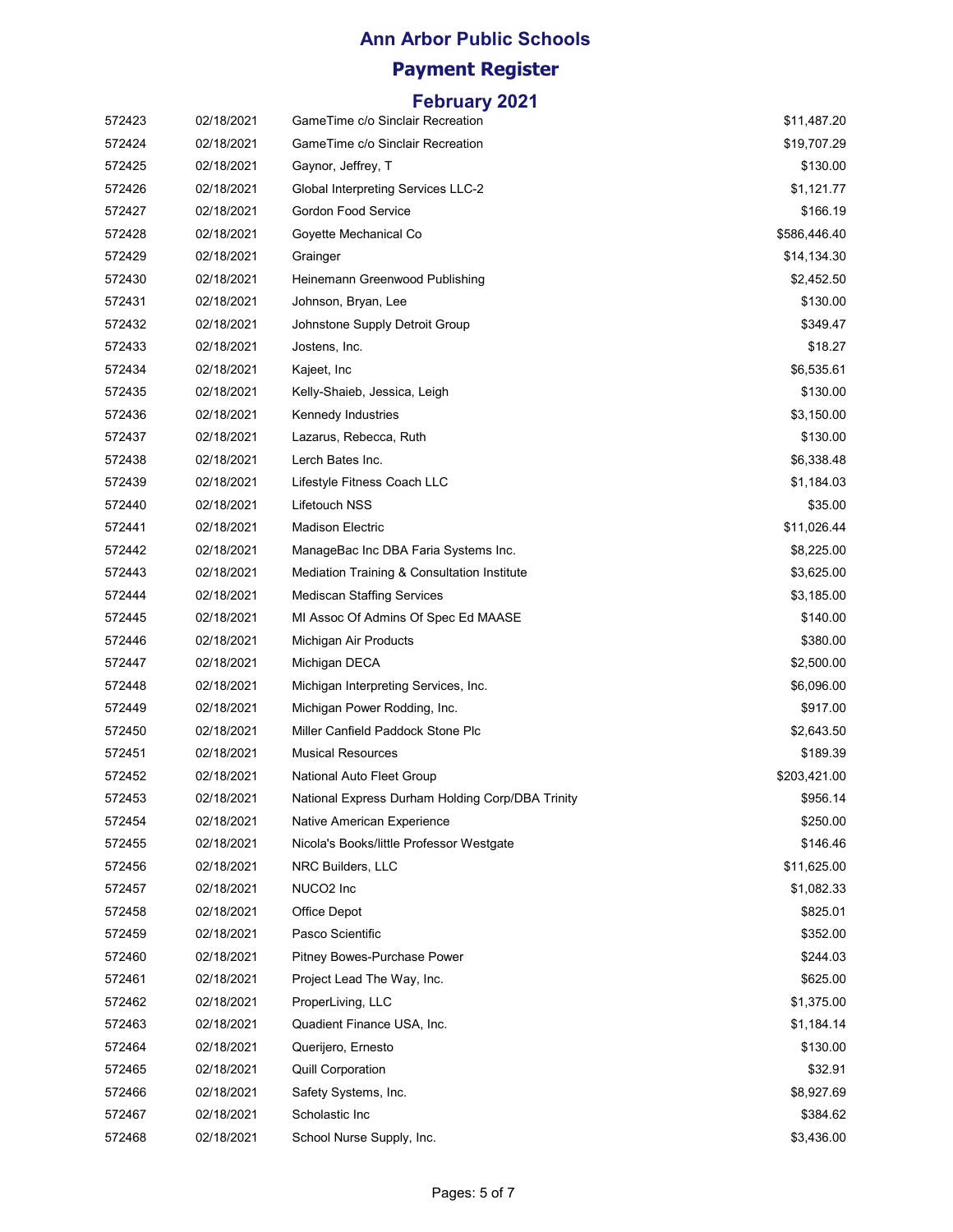### **Ann Arbor Public Schools Payment Register**

| 572469 | 02/18/2021 | SCS Industries, LLC.                              | \$4,687.50   |
|--------|------------|---------------------------------------------------|--------------|
| 572470 | 02/18/2021 | Securitas Security Services USA, Inc.             | \$15,423.60  |
| 572471 | 02/18/2021 | Selective Insurance - Flood                       | \$15,977.00  |
| 572472 | 02/18/2021 | Sentinel Technologies Inc                         | \$4,000.00   |
| 572473 | 02/18/2021 | Shar Products Co.                                 | \$20.00      |
| 572474 | 02/18/2021 | Shaw Contract Flooring Services Inc               | \$645,441.20 |
| 572475 | 02/18/2021 | Soliant Health                                    | \$4,230.00   |
| 572476 | 02/18/2021 | Stone & Dirt                                      | \$33,680.00  |
| 572477 | 02/18/2021 | Superior Lawn Care & Snow Removal, LLC            | \$49,635.00  |
| 572478 | 02/18/2021 | <b>Superior Text</b>                              | \$454.63     |
| 572479 | 02/18/2021 | Susan Eunice Baskett                              | \$130.00     |
| 572480 | 02/18/2021 | The Regents of the University of Michigan         | \$819.00     |
| 572481 | 02/18/2021 | The Sherwin-Williams Company                      | \$3,282.00   |
| 572482 | 02/18/2021 | <b>Therapy Travelers</b>                          | \$4,800.00   |
| 572483 | 02/18/2021 | TimeClock Plus, LLC                               | \$16,715.70  |
| 572484 | 02/18/2021 | Tredroc Tire Services, LLC                        | \$33.95      |
| 572485 | 02/18/2021 | University Musical Society                        | \$300.00     |
| 572486 | 02/18/2021 | <b>University Translator Services</b>             | \$180.00     |
| 572487 | 02/18/2021 | Unum Life Insurance Company Of America            | \$3,857.46   |
| 572488 | 02/18/2021 | Unum Long/Short Term Insurance Company Of America | \$11,605.55  |
| 572489 | 02/18/2021 | Upbeat Music, LLC                                 | \$200.00     |
| 572490 | 02/18/2021 | Video And Internet Stuff, Llc                     | \$1,850.00   |
| 572491 | 02/18/2021 | W.J. O'Neil Company                               | \$796.36     |
| 572492 | 02/18/2021 | <b>Washtenaw Communications</b>                   | \$1,017.75   |
| 572493 | 02/18/2021 | Washtenaw County Treasurer Office                 | \$26,235.86  |
| 572494 | 02/18/2021 | Washtenaw Glass Co.                               | \$926.41     |
| 572495 | 02/18/2021 | Washtenaw Intermediate School District            | \$207.00     |
| 572496 | 02/18/2021 | Waste Management                                  | \$1,502.92   |
| 572497 | 02/18/2021 | Wolverine Supply Inc                              | \$198.41     |
| 572498 | 02/18/2021 | Young Supply Co                                   | \$970.21     |
| 572499 | 02/18/2021 | Cowan, Anne                                       | \$27.60      |
| 572500 | 02/18/2021 | Imai, Masato                                      | \$16.50      |
| 572501 | 02/18/2021 | Praetzler, Andrew                                 | \$64.50      |
| 572502 | 02/18/2021 | Praetzler, Andrew                                 | \$142.50     |
| 572503 | 02/25/2021 | Asset Acceptance LLC                              | \$210.96     |
| 572504 | 02/25/2021 | Berndt & Associates, P.C.                         | \$121.61     |
| 572505 | 02/25/2021 | Better Day Loan                                   | \$70.74      |
| 572506 | 02/25/2021 | Michigan Education Association (MEA)              | \$854.99     |
| 572507 | 02/25/2021 | Michigan Education Association (MEA)              | \$1,679.67   |
| 572508 | 02/25/2021 | Michigan Guaranty Agency                          | \$84.45      |
| 572509 | 02/25/2021 | Oklahoma Centralized Support Registry- FOC 711    | \$311.90     |
| 572510 | 02/25/2021 | University Of Michigan Credit Union               | \$50.00      |
| 572511 | 02/25/2021 | Velo Law Office                                   | \$369.49     |
| 572512 | 02/25/2021 | Chapter 13 Trustee                                | \$483.85     |
| 572513 | 02/25/2021 | Michigan Guaranty Agency                          | \$207.80     |
| 572514 | 02/25/2021 | Michigan State Disbursement Unit                  | \$4,400.74   |